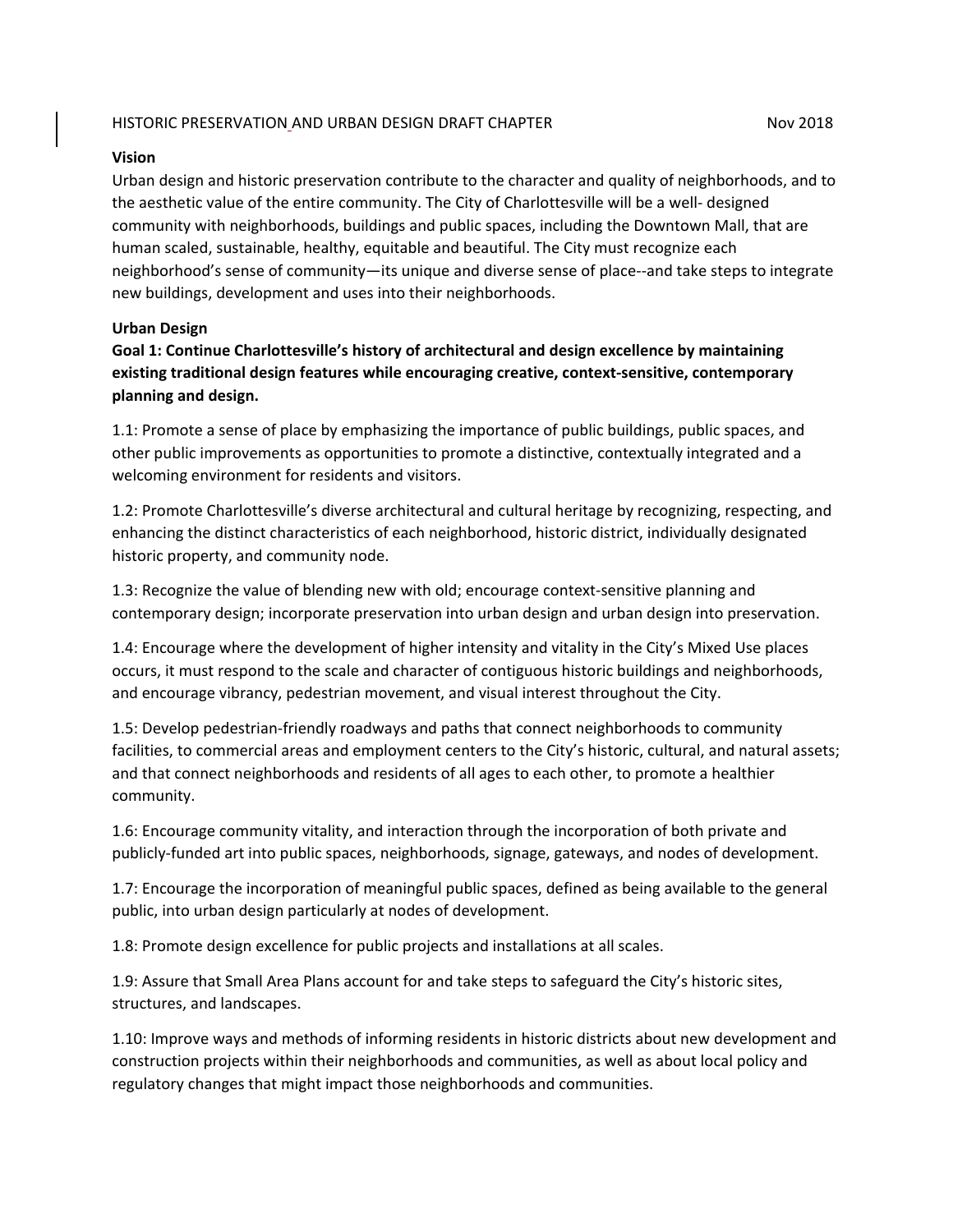1.11: In the development of a form based code, fully account for the goals and principles of Historic Preservation and Urban Design.

1.12: Maintain on the City staff the position of a Preservation and Design Planner, and support their efforts to implement the goals and strategies of this chapter.

1.13: Continue to support the Board of Architectural Review (BAR) in its efforts to guide historic preservation and urban design within the Historic Preservation & Architectural Design Control (ADC) Districts, or Historic Conservation (CV) Districts, and ensure cooperation between the BAR and City departments.

1.14: Transition Entrance Corridor Review Board to the Board of Architecture Review and review existing corridors.

1.15: Charlottesville will seek to preserve its historic resources through education and collaboration to maintain the character of our neighborhoods' core historic fabric, our major routes of tourism and our public spaces.

## **Educational Programing**

## **Goal 2: Educate property owners and potential property owners of historic resources about the significance of their properties.\***

2.1: Continue to improve the City's ongoing education program to notify property owners and potential property owners that their property is situated in a Historic Preservation & Architectural Design Control (ADC) District, or Historic Conservation (CV) District, or is designated as an Individually Protected Property (IPP).

2.2: Continue to support the Charlottesville Historic Resources Committee's efforts to promote understanding and appreciation of local historic and cultural resources.

2.3: Continue to interpret historic and cultural resources to the community through markers, publications, events and other means. Strive to include the narratives and resources of underrepresented groups and areas significant in our local history. Coordinate this interpretation of historic resources with City improvement projects and other City initiatives.

2.4: Continue to support Preservation Piedmont and its partners in the Piedmont Area Preservation Alliance (PAPA) in efforts to coordinate communication among local, regional, and state preservation organizations.

2.5: Continue to support participation of staff and elected and appointed officials in regional and statewide preservation and design educational opportunities.

### **Incentives & Tools**

**Goal 3: Continue to identify and make available incentives to encourage historic preservation.**

3.1: Continue to disseminate information to property owners regarding federal and state rehabilitation tax incentives, including Virginia's rehabilitation tax credit program and help promote and defend these programs at the General Assembly.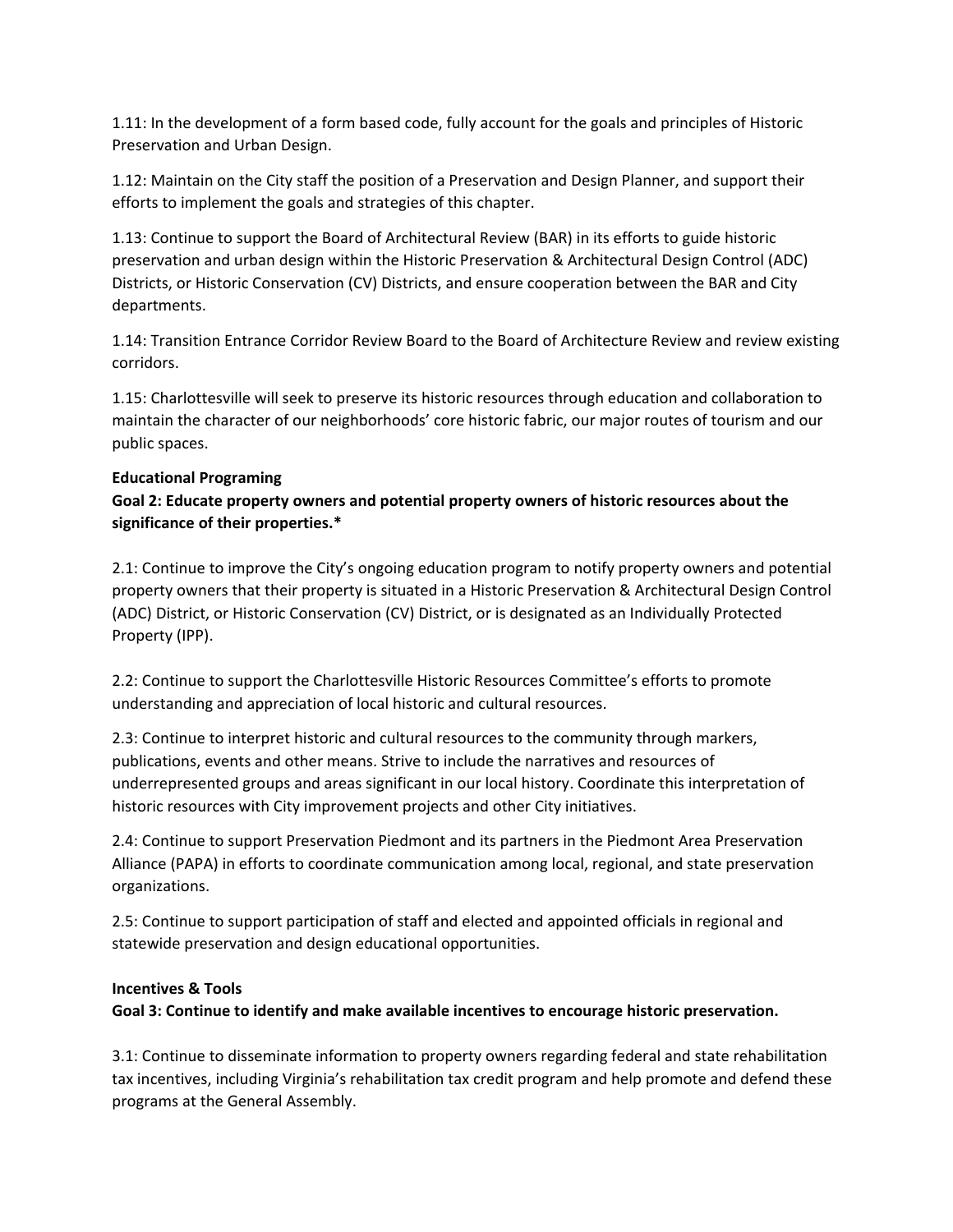3.2: Pursue National Register and Virginia Landmarks Register status for all future, local historic districts.

3.3: Continue the Planning Commission's and Board of Architectural Review's annual awards that may include recognition of exceptional Entrance Corridor designs and the best examples of preservation and design in the community, especially in ADC Districts.

3.4: Provide technical assistance to property owners and/or provide referrals to other sources of information regarding architectural, historical or financial questions.

3.5: Continue the City's participation in and eligibility as a Certified Local Government; support staff efforts to seek annual, matching-fund grants that contribute to the implementation of this chapter.

## **Resource Inventory**

**Goal 4: Systematically inventory and evaluate all historic, cultural and natural resources, landscapes and open spaces as critical and historic elements that make the City special. Develop context narratives that provide the historical and architectural basis for evaluating their significance and integrity and provide the funding and resources necessary to conduct that work.**

4.1: Work with neighborhoods to develop interest and participation in documentation of neighborhood buildings and history through architectural and historic surveys. Priorities are un-surveyed older neighborhoods, such as 10th & Page, Little High, south Belmont, and portions of the Strategic Investment Area (SIA).

4.2: Continue to identify and survey additional significant, individual properties located outside historic districts. In addition to historic buildings, consider significant buildings from the recent past (less than 50 years old), structures such as sculptures, landscapes such as public spaces and cemeteries, and archaeological sites.

4.3: Encourage developers contemplating land-disturbing activities in areas likely to reveal knowledge about our past to undertake archaeological studies prior to development. Help identify financial incentives or funding sources for such studies. Encourage where warranted, archeological assessments for rezoning and special use permit requests and for all projects on City-owned parcels.

4.4: Conduct additional survey work as needed to reevaluate existing ADC district boundaries.

4.5: Survey and evaluate all City-owned property, including schools and parks, for historic and design significance and integrity.

4.6: Systematically re-survey neighborhoods state- and national-registered historic sites and districts, ADCs and IPPs to update older survey information, beginning with Downtown and North Downtown areas.

4.7: Generate a Cultural Landscape Study and Management Plan for the Lawrence Halprin-designed Downtown Mall, to identify character-defining historic features, and prepare a treatment and maintenance plan to protect the Mall's historic character and features while supporting its current use.

4.8: Promote the history of the Downtown Mall through the use of art, technology, public events, and marketing promotion.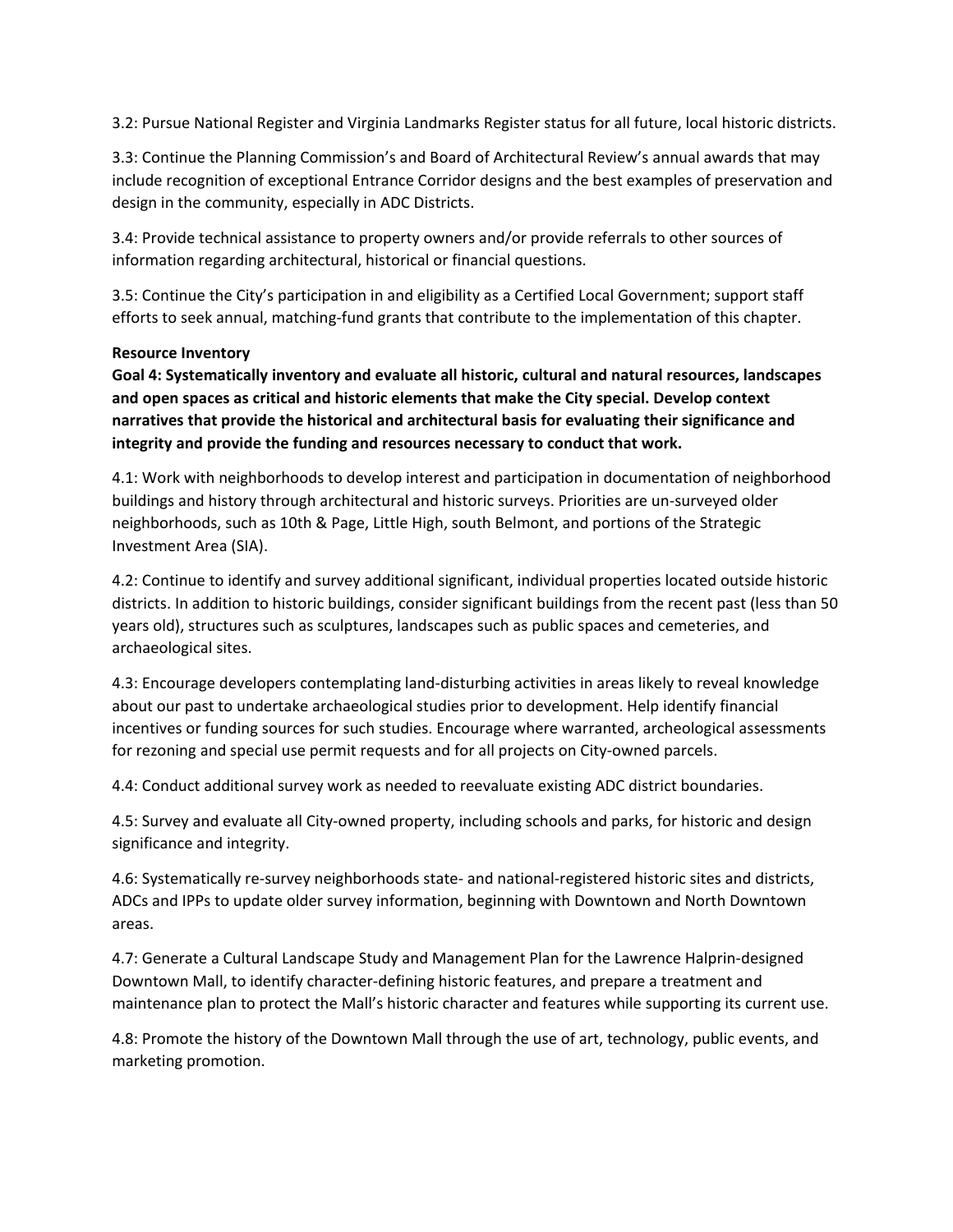### **Neighborhood Conservation**

## **Goal 5: Protect and enhance the existing aesthetic amenities of the City's older neighborhoods while promoting diversity in our community.\***

5.1: Monitor the effectiveness of the Conservation District as an alternative, more flexible type of local historic district in designated neighborhoods. Monitoring techniques may include resident surveys and tracking demolition permits.

5.2: Recognize and respect cultural values and human resources, as well as built resources within the City's older neighborhoods.

5.3: Identify opportunities to increase intensity of use and flexibility of design in targeted areas to allow for more vibrancy and creative reuse of existing buildings.

5.4: Study the urban forms in historic neighborhoods and consider allowing similar design standards in new neighborhoods.

5.5: Provide property owners with information on historic rehabilitations, financial incentives, and context-sensitive design**.**

5.6: Identify higher-intensity mixed-use and commercial areas that abut existing neighborhoods and work to provide adequate transitions to mitigate impacts.

### **Resource Protection**

### **Goal 6: Provide effective protection to the City of Charlottesville's historic resources.\***

6.1: As requested by specific neighborhoods or when otherwise appropriate, consider additional neighborhoods or areas for designation as local historic districts (either Architectural Design Control Districts or Historic Conservation Districts) based on architectural and historic survey results.

6.2: On a regular basis, consider additional properties outside existing ADC Districts for designation as Individually Protected Properties, based on architectural and historic survey results.

6.3: Consider including resources from the more recent past (less than 50 years old) as Individually Protected Properties, especially those of significant architectural value and those that are becoming rare surviving examples of their type or period of construction.

6.4: Consider amending the existing ordinance to address protection of archaeological resources.

6.5: Designate Maplewood, Oakwood, and Daughters of Zion Cemeteries as ADC districts to ensure their protection and maintenance.

6.6: Continue to protect the environs of our World Heritage Site, the Academic Village of the University of Virginia

6.7: Monitor state and federal level policy and legislative changes impacting historic preservation. Advocate both for positive changes and against those that threaten the existing policies, programs, policies and regulations.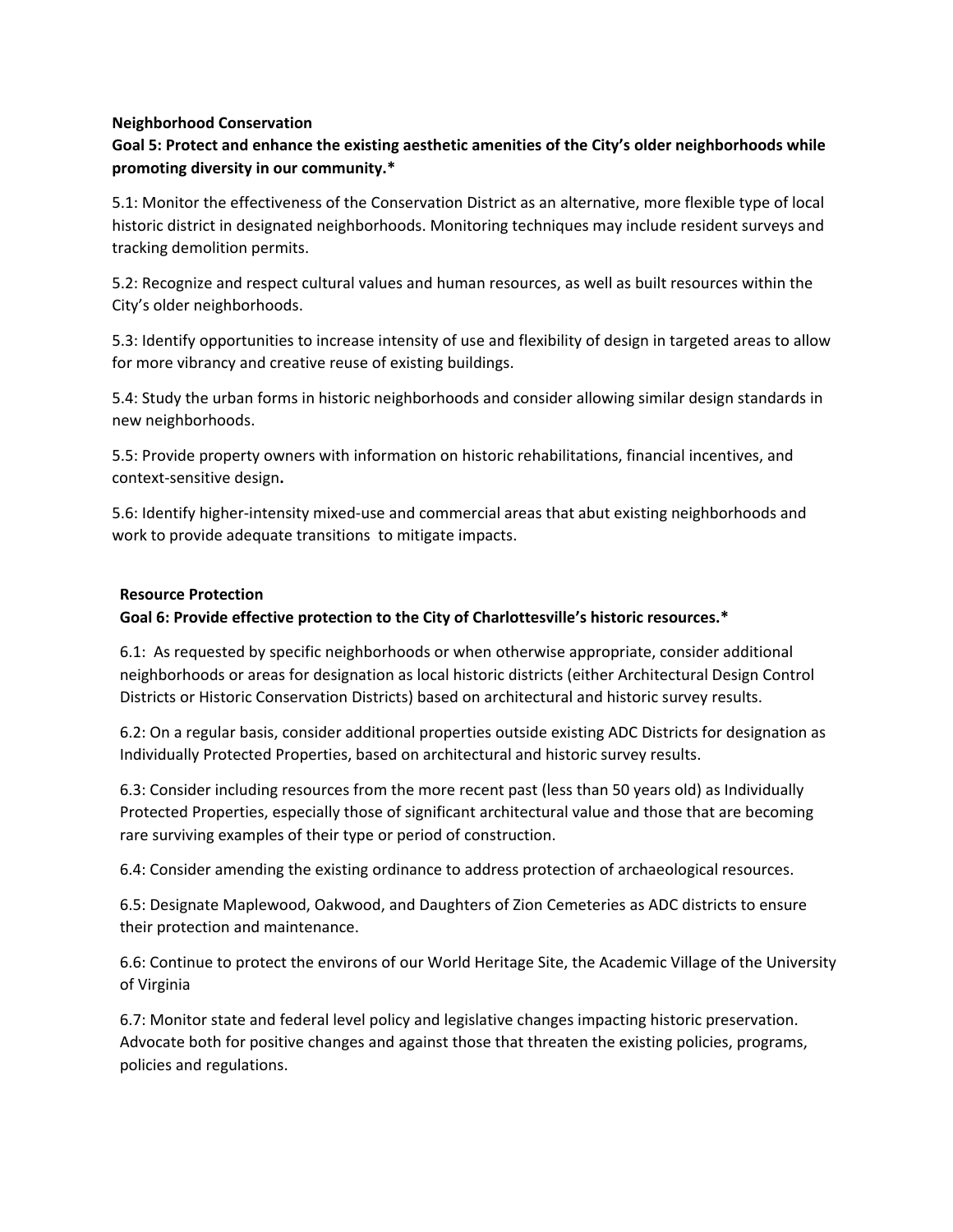6.8: Recognize and protect the Rivanna River as a historic, living resource that has played a crucial role in the history of the City, and that continues to serve as an important water supply, aquatic habitat, and recreational resource for our community.

### **Comprehensive Approach**

**Goal 7: Coordinate the actions of government, the private sector, and nonprofit organizations to achieve preservation and urban design goals.**

7.1: Facilitate periodic meetings with Board of Architectural Review (BAR), City Council, Entrance Corridor Review Board (ERB) and the PLACE (Placemaking, Livability, and Community Engagement) Design Task Force to ensure an excellent and consistent design vision for the City.

7.2: Consider the effects of decisions on historic resources by all public decision-making bodies. Priority areas are the Downtown Mall, Court Square, West Main Street, and The Corner.

7.3: Evaluate transportation decisions for their effects on historic districts, such as the Ridge Street District, and on Individually Protected Properties. Encourage policies that minimize automobile usage in historic districts.

7.4: Evaluate current zoning map districts and current zoning allowances, as well as proposed and amendments to the zoning map and zoning text for their consistency with preservation goals, and impacts on the historic character of City neighborhoods.

7.5: Review the historic preservation plan, historic district ordinances, entrance corridor ordinance and design guidelines every five years to ensure that goals for preservation and compatible new construction are being addressed.

7.6: Encourage sustainable energy efficient, building designs-and low impact development as complementary goals to historic preservation. Support the implementation of solar photovoltaic systems.

7.7: Coordinate with other City programs, such as affordable housing initiatives, to encourage preservation of character and rehabilitation of historic resources, including low income housing in structures more than 50 years old.

7.8: Coordinate with the Public Works and Parks Departments regarding maintenance and construction that would affect historic features of the City's neighborhoods. Where possible, maintain and repair granite curbs, retaining walls, distinctive paving patterns and other features instead of replacing them.

7.9: Adopt a policy of applying the Secretary of the Interior Standards for Historic Rehabilitation for all City-owned property more than 50 years old, and apply appropriate preservation technologies in all additions and alterations, while also pursuing sustainable and energy conservation goals.

7.10: Investigate the feasibility of protecting an unobstructed sightline, as shown on the attached map, between World Heritage Sites Monticello, located in Albemarle County, and the Academic Village at the University of Virginia.

7.11: Encourage retaining and replenishing shade trees, particularly large trees where possible, in all historic neighborhoods as we strive to make the City more walkable.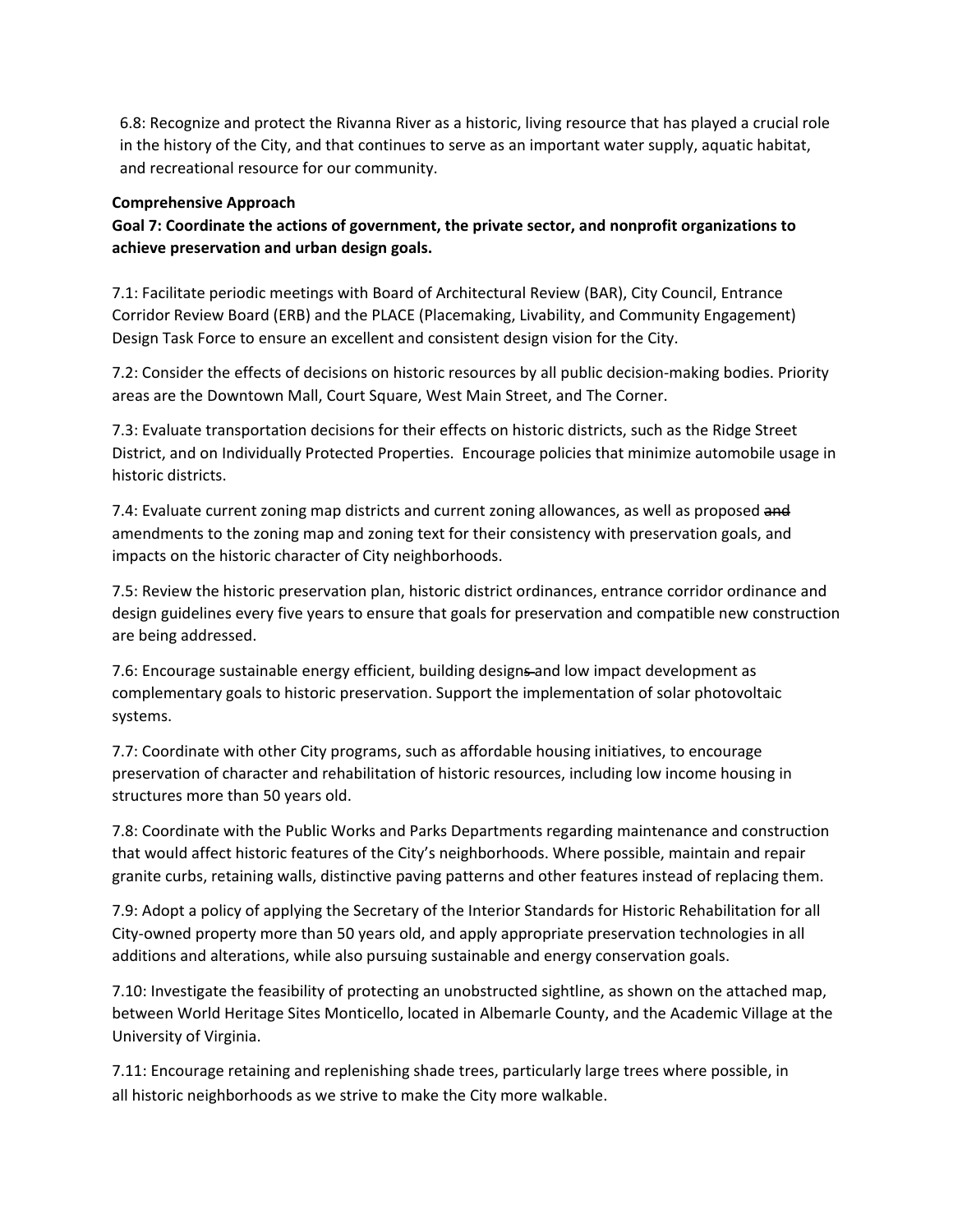7.12: Coordinate with the Planning and Coordination Council (PACC) on historic preservation and urban design issues that implicate Albemarle County and University of Virginia resources.

### **Entrance Corridors**

**Goal 8: Ensure quality of development in the City's designated entrance corridor overlay districts compatible with the City's historic, architectural, and cultural resources.**

8.1: Emphasize placemaking elements and examine opportunities to create destinations.

8.2: Encourage site designs that consider building arrangements, uses, natural features, and landscaping that contribute to a sense of place and character that is unique to Charlottesville.

8.3: Ensure that new development, including franchise development, complements the City's character and respects those qualities that distinguish the City's built environment of the City.

8.4: Use street trees, landscaping, and pedestrian routes to provide shade, enclosure and accessibility in streetscapes.

8.5: Protect and enhance access routes to our community's World Heritage Sites, the University of Virginia and Monticello, to recognize their significance as cultural and economic assets of the local heritage industry.

8.6: When appropriate, coordinate the City's Entrance Corridor Design Guidelines with Albemarle County's Design Guidelines. Encourage continuity of land use, design, and pedestrian orientation between contiguous corridors in the City and County.

8.7: Evaluate Entrance Corridor (ERB) review process to: a) identify sites where ERB and BAR review overlap and determine which review body should prevail; and b) determine if there are other circumstances under which review by the BAR would be better suited; in lieu of ERB review.

### **Sustainable Reuse**

# **Goal 9: Capture the embodied energy of existing buildings by encouraging the adaptive re-use and more efficient use of existing structures.**

9.1: Develop an inventory of underutilized properties within City limits and develop strategies (such as rezoning, rehabilitation, removing off street parking requirements, and development incentives) that will move these properties back into productive uses that will support increased commercial or residential uses.

9.2: Collaborate with local organizations to steward the movement of underutilized properties back into productive and sustainable uses. As appropriate, create policy and financial incentives to encourage this process.